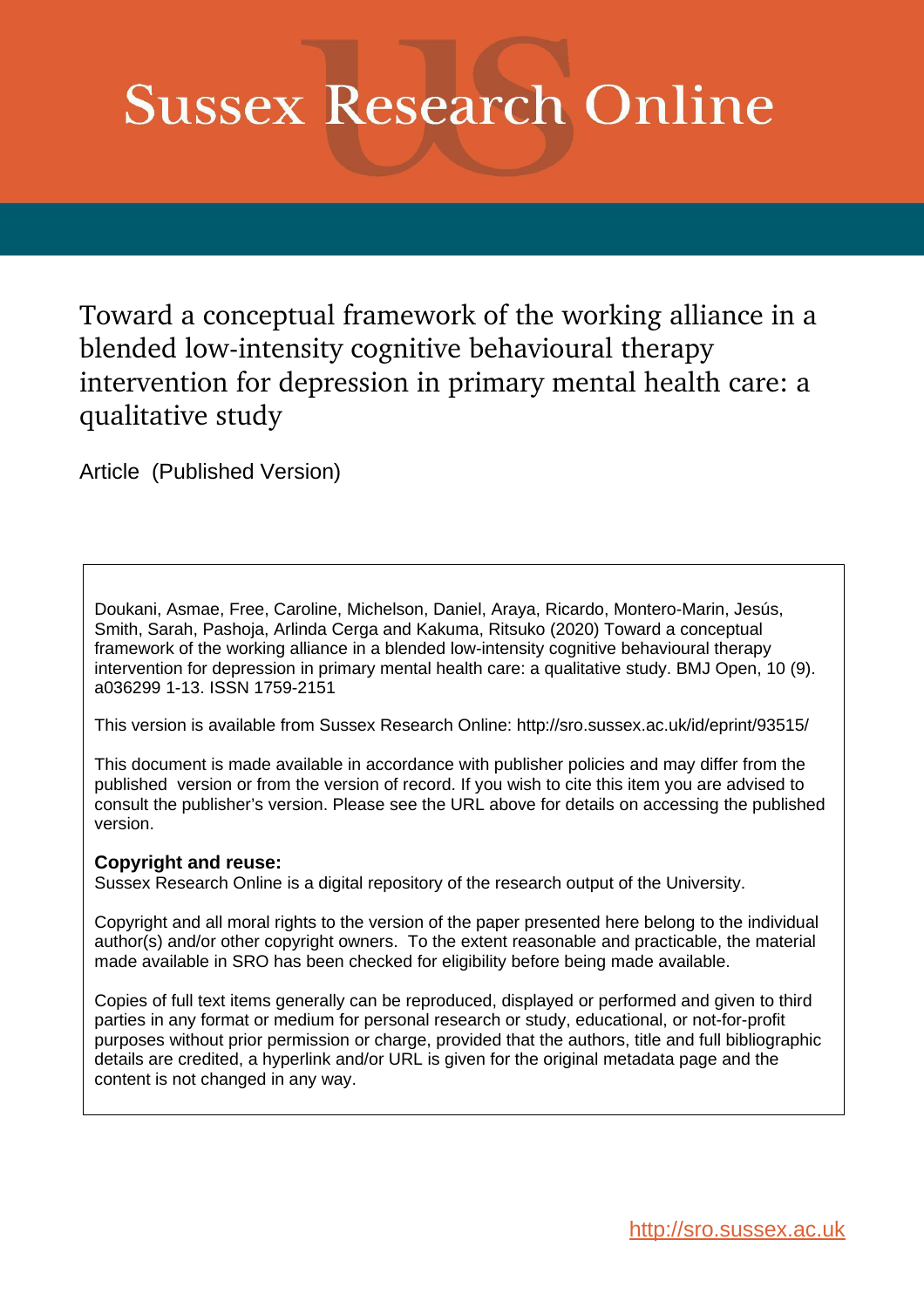## **BMJ Open Towards a conceptual framework of the working alliance in a blended lowintensity cognitive behavioural therapy intervention for depression in primary mental health care: a qualitative study**

AsmaeDoukani ®,<sup>1</sup> Caroline Free,<sup>1</sup> Daniel Michelson,<sup>2</sup> Ricardo Araya,<sup>3</sup> Jesús Montero-Marin ®,<sup>4</sup> Sarah Smith ®,<sup>5</sup> Arlinda Cerga-Pashoja,<sup>1</sup> Ritsuko Kakuma1

### ABSTRACT

**To cite:** Doukani A, Free C, Michelson D, *et al*. Towards a conceptual framework of the working alliance in a blended low-intensity cognitive behavioural therapy intervention for depression in primary mental health care: a qualitative study. *BMJ Open* 2020;10:e036299. doi:10.1136/ bmjopen-2019-036299

► Prepublication history for this paper is available online. To view these files, please visit the journal online (http://dx.doi. org/10.1136/bmjopen-2019- 036299).

Received 17 December 2019 Revised 18 July 2020 Accepted 07 August 2020



© Author(s) (or their employer(s)) 2020. Re-use permitted under CC BY-NC. No commercial re-use. See rights and permissions. Published by BMJ.

For numbered affiliations see end of article.

Correspondence to Asmae Doukani; asmae.doukani@lshtm.ac.uk **Objectives** To examine and adapt a conceptual framework of the working alliance (WA) in the context of a low-intensity blended (psychological well-being practitioner (PWP) plus computerised program) cognitive behavioural therapy intervention (b-CBT) for depression. **Design** Patient involvement was enlisted to collaboratively shape the design of the project from the onset, before data collection. In-depth semi-structured interviews were carried out with participants who experienced b-CBT as part of the E-compared trial. A thematic analysis was conducted using a constant comparative method informed by grounded theory.

Setting Recruitment was carried out in four psychological primary care services across the UK.

Participants Nineteen trial participants with major depressive disorder who completed at least one computerised program and face-to-face session with a PWP in the b-CBT arm were recruited to the study. Results Qualitative interviews that were guided by WA theory and patient involvement, revealed four themes: (1) a healthcare provider (PWP and computerised program) with good interpersonal competencies for building a working relationship with the client ('bond'); (2) collaborative efforts between the client and the provider to appropriately identify what the client hopes to achieve through therapy ('goals'); (3) the selection of acceptable therapeutic activities that address client goals and the availability of responsive support ('task') and (4) the promotion of active engagement and autonomous problem solving ('usability heuristics'). Participants described how the PWP and computerised program uniquely and collectively contributed to different WA needs.

Conclusions This study is the first to offer a preliminary conceptual framework of WA in b-CBT for depression, and how such demands can be addressed through blended PWP-computerised program delivery. These findings can be used to promote WA in technological design and clinical practice, thereby promoting engagement to b-CBT interventions and effective deployment of practitioner and program resources.

Trial registration number <ISRCTN12388725>.

### Strengths and limitations of this study

- ► Patient involvement enabled the project aims to be grounded in the needs and interests of people who have experienced mental health service-use, in order to enhance the application of the findings.
- ► Bordin's theory was specifically selected to examine the working alliance (WA) in blended cognitive behavioural therapy, due to the theory's comprehensive description, pan-theoretical nature, and openness to adaptation to accommodate different therapeutic formats.
- $\blacktriangleright$  The studies' sample is limited to 19 individuals with a primary diagnosis of mild-to-moderate depression, who mostly reporting moderate-to-high WA, and were largely male, British white and university educated individuals. This thereby restricts the generalisability of our findings.
- $\blacktriangleright$  Exposure to only one type of digital program may have influenced participants' experience of WA (eg, a computerised platform that does not work adequately might generate more data on the importance of 'ease of use', than one that does), limiting the breadth of data collected on WA.
- ► Efforts were made to strengthen the conceptual framework through a topic guide that was informed by Bordin's WA theory, patient involvement input and a data analysis approach which avoided surfacelevel themes specific to technological design.

### **INTRODUCTION**

Mental health conditions impact one in six people in Europe, resulting in an estimated economic burden of over  $\epsilon$ 600 billion.<sup>1</sup> The treatment gap in the region remains high with 35%–50% of people experiencing mental health concerns not accessing treat-ment.<sup>[1](#page-12-0)</sup> The wide disparity between mental healthcare needs and access to services has prompted calls for the strategic deployment

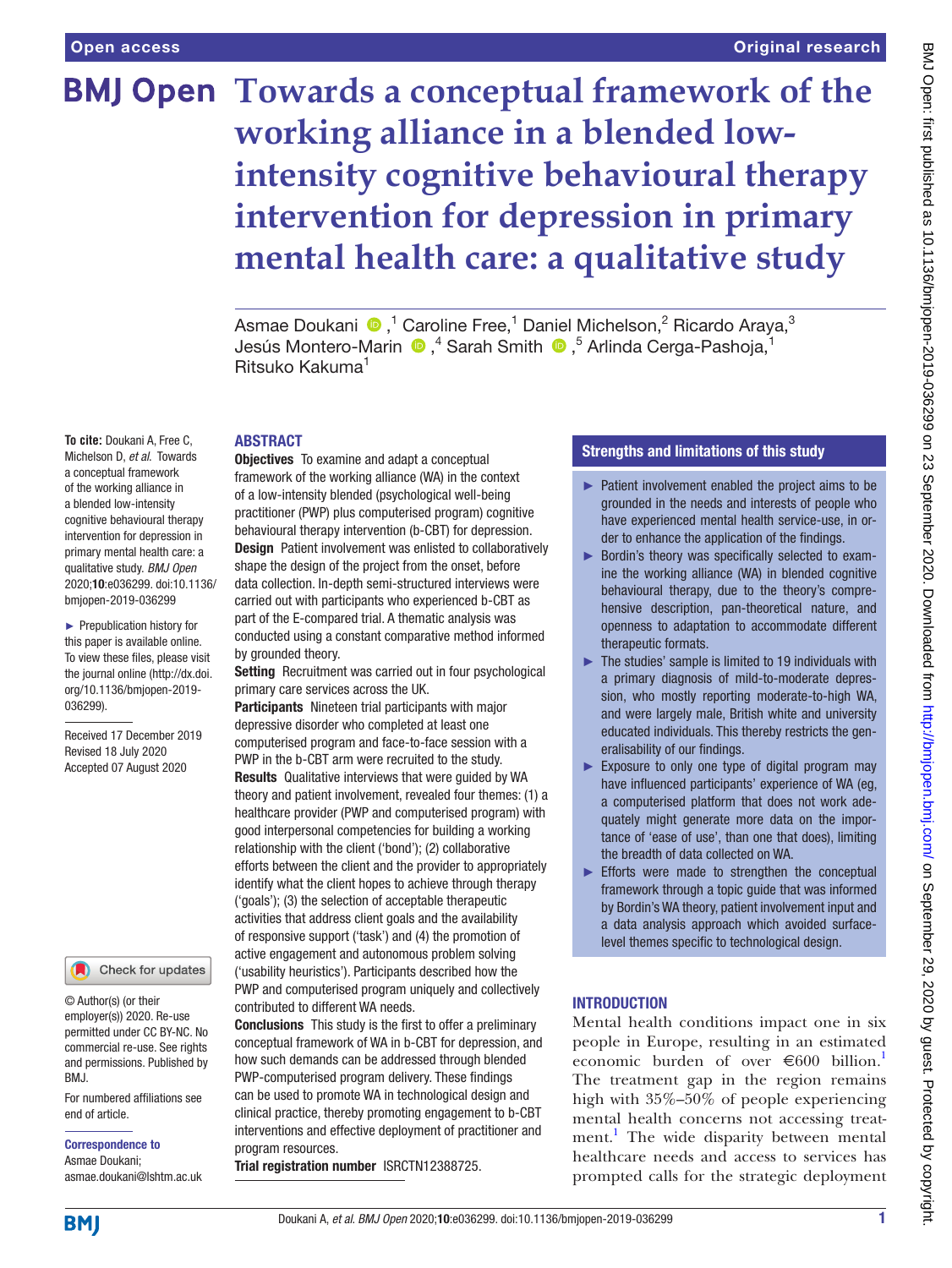of technology to facilitate and expand access to mental health services at a lower cost.<sup>23</sup> In the past decade, an increasing number of studies have investigated the efficacy of computerised cognitive behavioural therapy (c-CBT), a type of digital intervention that delivers CBT via interactive presentation features.<sup>4</sup> The implementation of c-CBT is generally either unguided (led by a computerised program with no external support), guided (led by a computerised program and typically supported by a non-specialist facilitator) or blended (led by a therapist, incorporating a c-CBT program, or led by a c-CBT program and supported by a therapist), with the latter approach offering the highest level of human support.<sup>45</sup>

The evidence for c-CBT has demonstrated equal benefits to face-to-face CBT for a range of mental health conditions.<sup>4</sup> However, these findings largely hold true when digital psychotherapies are guided by a human facilitator. Higher support from a therapist or another human facilitator appears to be associated with better adherence and clinical outcomes.<sup>[6](#page-12-3)</sup> The effects of human support on engagement with c-CBT raises important questions about mechanisms that support positive change. This has led scholars to consider the applicability of established mechanisms of change derived from conventional psychotherapies, to 'blended' formats. Particular interest has centred on the construct of the client-therapist alliance (the use of the 'alliance' as a singular, broadly refers to the client-therapist alliance, and not to a specific variation – eg, therapeutic alliance, working alliance, helping alliance etc – which have distinct theoretical underpinnings).[7 8](#page-12-4) While the concept of the alliance has taken root in a number of psychotherapeutic approaches, Edward Bordin<sup>[9](#page-12-5)</sup> drew on their commonalities to formulate a pan-theoretical theory called the working alliance (WA) defined as:

a client seeking change and the therapist offering to act as a change agent that [incorporates] a mutual understanding and agreement about change goals and the necessary tasks to move forward these goals along with the establishment of bonds to maintain the partners' work. $^{10}$  (p. 13)

Here, the 'task' refers to an agreed-upon contract that specifies the activities used to work on the client's goals. 'Goals' entails the exploration and review of what the client wants to achieve in therapy, while the 'bond' relates to the perceived compatibility between the client and the therapist, and the partnership that stems from shared activities.<sup>9 10</sup> Central to Bordin's<sup>9 10</sup> conceptualisation is the collaboration and consensus between the therapist and the client, in order to promote meaningful engagement in therapy.

The alliance has consistently been found to predict positive therapeutic outcomes. A keystone meta-analytic review found that the therapeutic alliance accounted for more variance (30%) than the therapeutic technique  $(15\%)$  and therapy expectancy  $(15\%).$ <sup>11</sup> This allianceoutcome relationship finding was mirrored in recent

meta-analyses, one of 191 varied therapeutic studies  $(r=0.28 \ (95\% \ CI \ 0.25 \ to \ 0.30))$ ,<sup>12</sup> and another focusing on CBT interventions for depression (r=0.26 (95% CI  $(0.19 \text{ to } 0.32))$ .<sup>13</sup>

A growing body of literature appears to indicate that the quality of the alliance in guided internet-based psychotherapy programmes and blended (b)-CBT may be equal to or better than traditional formats of face-to-face therapy. $14-16$  There is also evidence to suggest that the client-reported alliance in guided c-CBT is directly associated with treatment outcome.[17 18](#page-12-11) However, some literature appears to suggest that c-CBT may place different demands on the alliance. A narrative review evaluating WA in supported c-CBT found that while significant associations were found between the task and goals subscales of WA and treatment outcome, none was found for the bond subscale.<sup>[18](#page-12-12)</sup> Qualitative research on the alliance in unguided mental health interventions also indicate that c-CBT may offer additional alliance benefits such as higher control and autonomy.<sup>[19 20](#page-12-13)</sup>

Taken together, these findings underscore the importance of developing a guiding framework for understanding the nature of WA in b-CBT, amid a gradual movement towards shared mental healthcare delivery between human practitioners and digital technology.<sup>[21](#page-13-0)</sup> Our study therefore aims to examine the WA demands through patient involvement and participant qualitative interviews, to adapt Bordin's $910$  conceptualisation of WA for a b-CBT intervention for depression.[22](#page-13-1)

### **METHODS**

### Patient and public involvement

Patient advisors were enlisted at a preresearch data collection stage to collaboratively examine WA in a c-CBT program without human support. Patient advisors were not involved in the recruitment of participants or of conducting the study. Patient involvement included 11 advisors with experience of mental health service-use for mild-to-moderate depression (n*=*7), anxiety (n*=*1) and severe mental health conditions (n*=*3). It should be noted that patient involvement was enlisted before the focus of the project was finalised, therefore people with a range of lived experiences were invited to be involved. Advisors attended two meetings in the summer of 2015. The first meeting consisted of a comprehensive pre-involvement preparation briefing, to provide advisors with the knowledge and skills that would enable optimal conditions for their involvment.<sup>23</sup> Advisors were also provided with access to a c-CBT program for depression called Moodbuster (program used on the E-compared trial), $5$  which they were encouraged to test and review in their own time to provide context for discussion. $23$  Advisors voluntarily tested all components of the Moodbuster intervention between meetings. In the second meeting, advisors were split into three small focus group discussion interviews, to facilitate the sharing of personal experiences and enable a higher level of opportunities to participate. $^{24}$  Discussions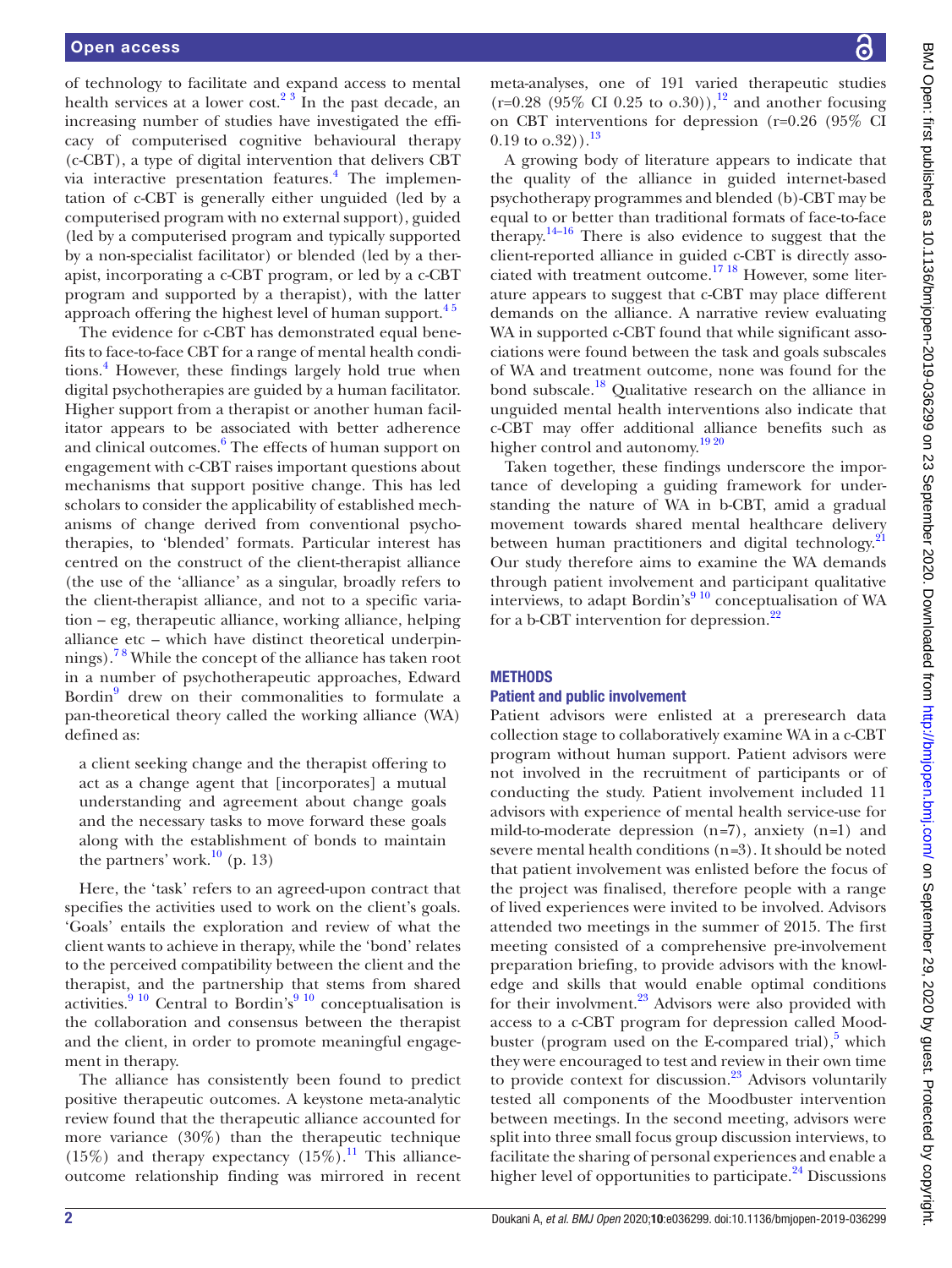attempted to address three broad objectives, including: (1) Is WA, as defined by Bordin<sup>910</sup> relevant in the context of digital psychological interventions? (2) What are the intrinsic WA demands of a client in relation to a digital provider? and (3) Can digital delivery offer new ways of building WA, above and beyond Bordin's $910$  bond, goals and task? The three focus group discussions were audiorecorded using an Olympus digital voice recorder WS-852, transcribed and analysed to identify thematic patterns and themes. Patient involvement contribution was reported in line with V.2 of the Guidance for Reporting Involvement of Patients and the Public Short Form.<sup>25</sup> Patient advisors were thanked for their contribution after their involvement and also in the acknowledgements of this paper. The results of the study will be disseminated to patient advisors via a lay summary of the research, which will be supplemented with the peer-reviewed publication.

Patient involvement was instrumental in shaping the focus of the study and in guiding participant interviews in three different ways: First, patient advisors suggested that Bordin's<sup>9 10</sup> WA, as a function of enhancing engagement, was both relevant and important in the context of a digital psychological intervention. Second, the focus of the planned qualitative research changed from exploring WA within a c-CBT intervention without human support, to exploring WA in a b-CBT format. This was in response to advisors' unanimous feedback that some WA needs (especially bond and elements of task support) could not be satisfied without human facilitation. Third, we set out to extend Bordin's $910$  WA theory as patient advisors fed back that the c-CBT program could lead to additional alliance building and maintenance benefits.

### **Design**

A qualitative methodology design was used to gain an in-depth understanding of participants' experience of WA in b-CBT on the E-compared trial.<sup>5</sup> E-compared is a non-inferiority, pragmatic trial that evaluated the costeffectiveness of b-CBT for depression, when compared with usual care, across eight countries in the European region.<sup>[5](#page-12-14)</sup> Potential participants from the UK were referred from primary care services by clinical staff, if they scored 4 points or higher on the Patient Health Questionnaire-9  $(PHQ-9)$ ,  $^{26}$  $^{26}$  $^{26}$  and if they were interested in receiving b-CBT for depression. The b-CBT intervention consisted of 11 blended low-intensity CBT sessions, six 30 minute sessions with a low-intensity psychological well-being practitioner (PWP), a workforce that typically provide short-term, evidenced-based treatment in line with National Institute for Health and Care Excellence (NICE) guidance in the UK, and at least five sessions at home via a synchronised computerised platform and mobile-application called Moodbuster. The treatment course spanned across 11 weeks. There were four mandatory core modules of CBT on the computerised platform (psychological education, behavioural activation, cognitive restructuring and relapse prevention) and two optional modules (physical exercise and problem solving) that were completed autonomously

at home. The low-intensity PWP in the clinic encouraged participants to use the computerised program in different ways. The PWP could introduce modules, review the client's progress on the modules, or guide the client on the use of specific modules. Face-to-face sessions in the clinic were alternated with Moodbuster sessions away from the clinic, however there was flexibility in the sequence of the delivery mode and the order in which the modules were completed, including opportunities for the PWP to use bespoke tasks. Additional information about the trial and the b-CBT intervention can be accessed from the E-compared trial protocol by Kleiboer *et al*. [5](#page-12-14)

### **Participants**

E-compared participants from the UK were invited to take part in qualitative interviews. Trial participants aged 18 years or older with a clinical diagnosis of major depressive disorder were enrolled in the study.<sup>5</sup> People with substance abuse, suicidal tendencies, other severe psychiatric disorders, cognitive disability or people who had insufficient knowledge of English were excluded. Psychiatric diagnoses were confirmed by the MINI International Neuropsychiatric Interview V.5.0.<sup>27</sup> E-compared trial<sup>[5](#page-12-14)</sup> participants who: (a) provided written consent to the qualitative interviews when they enrolled on the trial  $(n=101)$ ; (b) were randomised to the b-CBT arm  $(n=49)$ and (c) had completed at least one computerised module and face-to-face session (n=42) were purposively sampled to be representative of the b-CBT arm, in relation to their sex, age and recruitment site. $^{28}$  $^{28}$  $^{28}$  Altogether, 26 out of 42 people were invited to take part in the qualitative study, with 19 reconsenting to participate. Reasons for non-consent included scheduling conflicts (n=2) nonresponse to invitation (n=4), and change in eligibility status due to erroneous information about treatment arm allocation (n=1). This case was discovered during the interview, and corroborated with the E-compared UK trial manager after the interview. Data for this participant were not analysed.

### Procedure

E-compared participants were invited to take part in faceto-face individual semi-structured qualitative interviews, at least 2 weeks after they completed their course of therapy on the trial. This was to provide participants with enough time to reflect on their experience of the b-CBT intervention. Potential participants were invited to take part in interviews about their experience of b-CBT, and were emailed a patient information sheet following their initial correspondence with the research team. Participants were provided with at least 48 hours to read and consolidate the information, before they were followed up and booked in for a qualitative interview at an acceptable time and place. Written consent for their participation, and permission to audio record interviews, were sought again prior to starting the interviews. Participants were also reminded of their right to withdraw at any time and without giving a reason. Data collection took place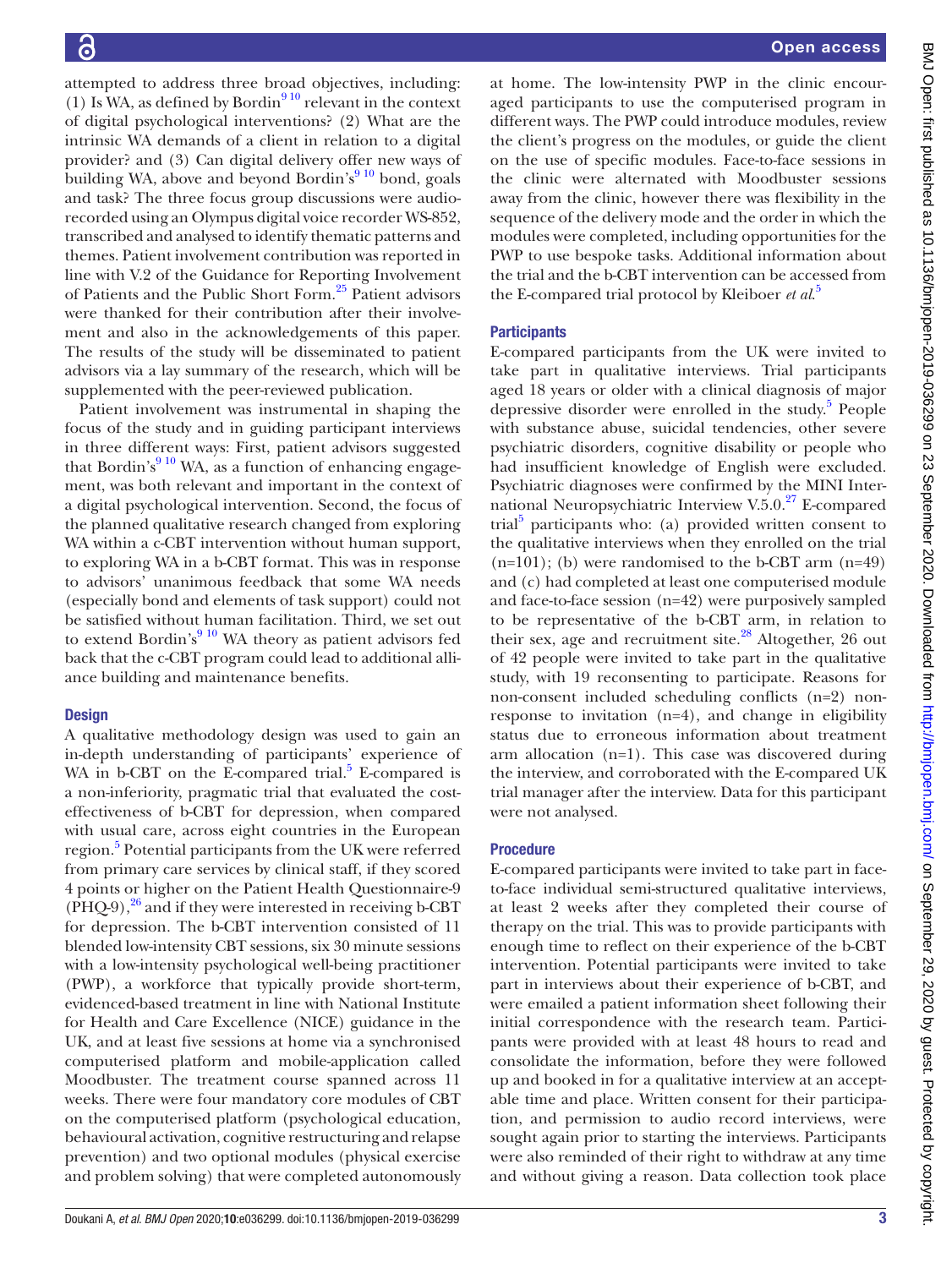until saturation was reached.[28](#page-13-7) The study adopted Corbin and Strauss's definition of saturation, which is described as the point where further data collection becomes 'counterproductive', and where 'new' themes do not add anything to the overall narrative of the story.<sup>[28](#page-13-7)</sup> Saturation was monitored through writing memos after each interview, in which information on both exisiting and novel emerging themes from the interview were noted.<sup>28</sup>

### Measures

Data collected on self-reported WA and depression questionnaires on the E-compared trial<sup>[5](#page-12-14)</sup> were reported to further describe participant characteristics (in addition to sociodemographic data) to provide insights into the level WA and depression symptoms experienced by participants on this study. Self-reported WA was assessed through the Working Alliance Inventory Short Form-Client (WAI-SF-C)[.29](#page-13-8) Scores for the 12 items on WAI-SF-C range between 12 and 60. Scores were divided into three groups to produce a low-range (12–28), medium-range (29–44) and high-range (45–60) to indicate the level of WA reported by each participant. Higher scores indicate better WA. Self-reported depression was assessed through the PHQ-9. $26$  Scores for the nine items on the PHQ-9 range between 0 and 27. Higher scores indicate more severe symptoms. Data were collected during the trial's 3 months follow-up assessments.<sup>[5](#page-12-14)</sup>

### Guiding framework

Our study adopted Edward Bordin's<sup>910</sup> theory to examine WA in the context of b-CBT for three reasons. The first relates to the generalisable nature of the theory. While the concept of the alliance stemmed from psychodynamic theory in 1912, it has since been incorporated in various therapeutic approaches, leading to heterogeneity in the way the concept is defined.<sup>12</sup> In 1979, Bordin $9^{10}$  attempted to unify the way the alliance is defined, by proposing a pan-theoretical conceptuali-sation<sup>[9](#page-12-5)</sup> that drew on the key features of all therapeutic approaches.<sup>12</sup> Second, Bordin's<sup>9</sup> <sup>10</sup> theory is operationalised as task focused, $12$  and therefore offers a suitable fit for task-orientated psychological approaches such as  $CBT<sup>30</sup>$  Third, the theory is open to adaptation. Bordin $910$ suggested that while a pan-theoretical approach allowed the basic measurement of the bond, goals and task to produce beneficial therapeutic change, he also suggested that the ideal alliance 'profile' is likely to be different across therapeutic approaches and interventions.<sup>[9 10 12](#page-12-5)</sup>

### Data collection

Data collection took place between October 2016 and July 2017 across four primary care mental health services in the UK. Qualitative interviews were adopted to enable a detailed examination of the participant's personal experiences and perspectives of WA within the context of receiving b-CBT. The study predominately included a deductive approach to exploring WA that was guided by Bordin's<sup>910</sup> theoretical framework, while remaining open

to novel or unexpected new themes. On average, participant interviews lasted around 47min. Interviews were conducted in a confidential setting within a university campus or the health service which the participant was recruited from. All interviews were audio-recorded using an Olympus digital voice recorder WS-852 and transcribed to produce orthographic verbal verbatim. AD (female) conducted the qualitative interviews, was a PhD candidate with experience of conducting and analysing qualitative data. Semi-structured interviews with a conversational technique were used to achieve a balance between the need for consistency of questioning across participants, and the ability to explore topics that are important to the participant. During interviews there was also scope to allow topics covered to evolve iteratively based on the emerging data.<sup>28 31</sup> The development of an interview topic guide was guided by patient involvement input and WA theory. $9^{10}$  The initial topic guide was used to suggest topics of discussion, and not as a definitive framework to limit conversations. As the data collection progressed, the topic guides evolved iteratively based on emerging themes. Subsequent interviews were therefore influenced by interviews that previously took place, providing oppor-tunities to validate and refute interpretations.<sup>[28](#page-13-7)</sup>

### Data analysis

A preliminary data analysis took place alongside early interviews, allowing subsequent interviews to progress iteratively.<sup>28</sup> Memos were written after each interview, to aid the preliminary analysis and iterative adaptation of the topic guide and to propose possible relationships between codes. Thematic analysis was adopted due to the theoretical flexibility, as well as the 'thick descriptions' afforded by the approach. $32$  The data analysis incorporated a constant comparative method from grounded theory, to enable the analyst to search for new theoretical models that are grounded in empirical data and to enhance the trustworthiness of data.<sup>[28](#page-13-7)</sup>

The lead analyst (AD) commenced the data analysis by reading through the transcripts, while listening to the audio-recording and reading the corresponding memos. The analyst then actively re-read the data, searching for meaning and noted down initial concepts. Data were coded line-by-line. Codes were generated by searching for interesting features across the entire dataset and collating data relevant to each code segments. The emerging codes were clustered into categories and labelled thematically. Once the data were initially coded and collated, the analyst commenced searching for themes that were compatible with Bordin's<sup>[9 10](#page-12-5)</sup> WA theory and patient involvement input, while also searching for novel alliance concepts. Themes were located at a latent level, to delve beyond the semantic content of the data, to identify and examine underlying ideas, assumptions, conceptualisation and ideologies that theorise semantic content of the data. $32$  The initial codes were gradually merged into broader categories through comparison across transcripts, to identify overarching themes. The themes were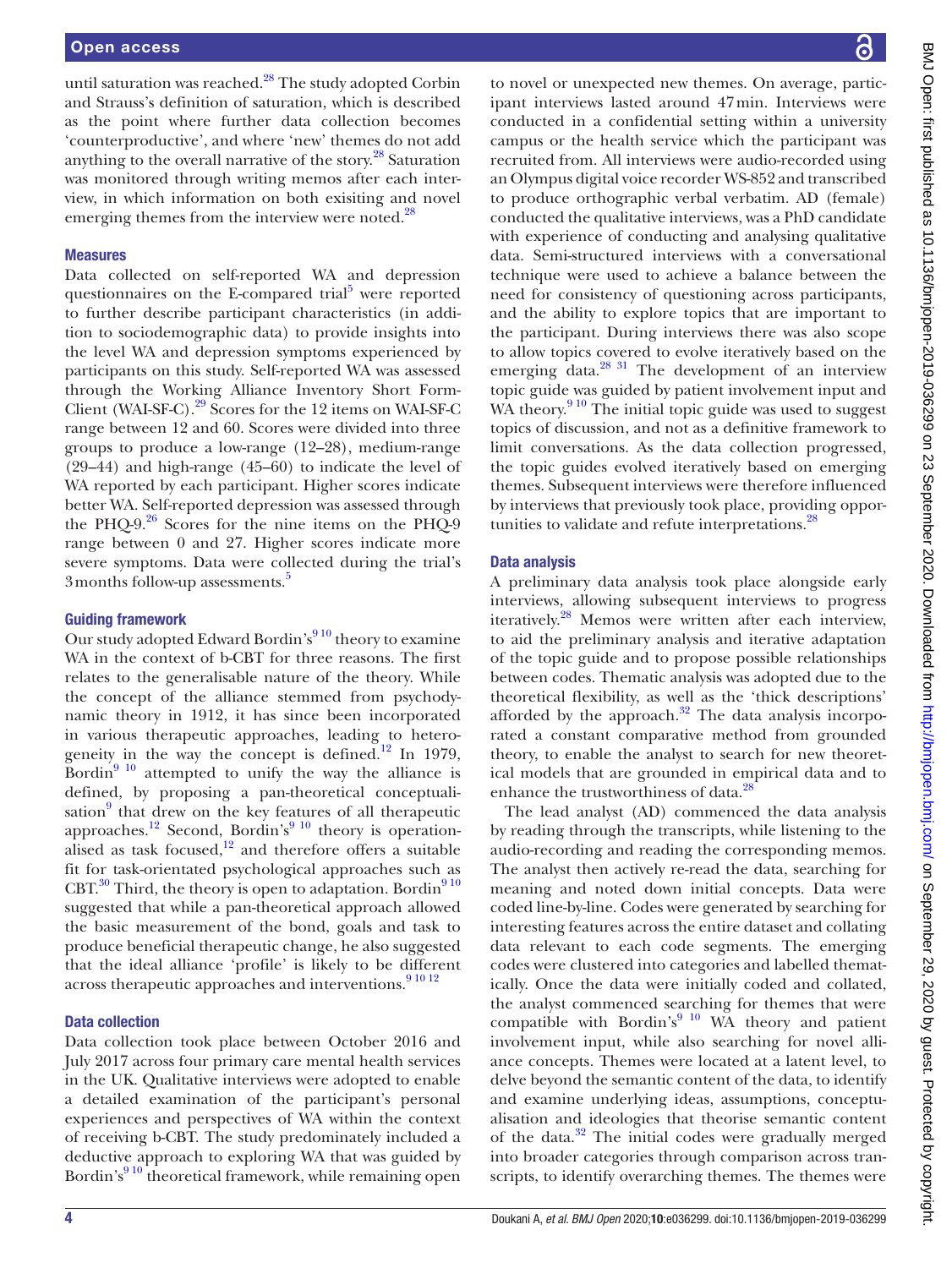then reviewed to ensure that the codes cohere together meaningfully, while maintaining a clear and identifiable distinction with no overlap between the themes. Finally, the themes were reviewed to consider their relationship to the overall thematic map. Once a thematic 'map' was identified, the findings were developed into a conceptual framework of WA in b-CBT.<sup>[32](#page-13-10)</sup>

Two other members of the research team (CF and DM), who are highly familiar with qualitative methodologies and Bordin's<sup>910</sup> WA theory, read through 20% of all transcripts and reviewed all supporting quotes across all phases of the analysis, so that close to half of the transcripts were reviewed. Discrepancies were discussed and reconciled. The final framework was discussed and revised over eight meetings. The entire coding proc was performed using the NVivo V.11 data analysis softw package. Supporting quotes were anonymised to ensure that participants and their PWP could not be identified.

To ensure the final conceptual framework accurat reflected WA (a 'therapeutic process') was not confound with early manifestations of 'treatment outcomes' defined 'therapeutic processes' relevant to WA, and 'treatment outcomes' associated with CBT. $^{29}$  'The peutic process' was defined as '*actions, experiences and relatedness of the client and the therapist in therapy sessions...*'.<sup>33</sup> a priori extended the use of the term 'therapy session' to include face-to-face and digital delivery in the cont of blended therapy. Horvath *et al*<sup>[29](#page-13-8)</sup> noted three ways defining the outcome in psychotherapy including:  $(a)$ core value attributed to the outcome by the client, the importance of the outcome in the theoretical framework of the therapist, and  $(c)$  the utility of the outcome  $(eg, the technique)$  to promote other outcomes that valued. We defined outcome in relation to definition and c to enable a standardised definition that does not vary from client-to-client (ie, definition a). We a pri defined the outcomes of CBT as the alleviation of distr (b) through helping the client to develop more adaptive cognitions and behaviours  $(c)$ .<sup>30</sup> The final conceptual framework was reviewed in light of the aforementioned definitions by members of the research team. Themes and subthemes that were judged to correspond with the definition of 'treatment outcome' were removed. We used the Standards for Reporting Qualitative Research checklist when reporting our findings.<sup>34</sup>

### RESULTS

### Description of sample

An exploration of WA in b-CBT was undertaken through 19 qualitative interviews with participants who experienced b-CBT in the treatment arm of the E-compared trial.<sup>[5](#page-12-14)</sup> Participants were aged between 19 and  $67$  years (mean=34.47 years, SD=14.44 years), were largely male  $(n=13)$ , white British or white other  $(n=12)$  and university educated (n=12) (full sample characteristics are presented in [table](#page-5-0) 1). All interviews were conducted faceto-face apart from one, which was completed by phone.

**Characteristics** 

Marital status

| ess:             | Highest educational level completed                 |                                             |  |
|------------------|-----------------------------------------------------|---------------------------------------------|--|
| are              | Secondary school, equivalent                        | $11\% (2)$                                  |  |
| ure              | Colleague, equivalent                               | 26% (5)                                     |  |
| d.<br>tely       | University degree or higher                         | 63% (12)                                    |  |
| $_{\rm led}$     | Ethnicity                                           |                                             |  |
| we               | British white or white other                        | 63.1% (12)                                  |  |
| the<br>era-      | Black/African/Caribbean/Black<br><b>British</b>     | $5.3\%$ (1)                                 |  |
| ≀lat-<br>We      | Asian or Asian British (any other 21% (4)<br>Asian) |                                             |  |
| on'<br>ext       | Mixed or multiple ethnic group                      | $5.3\%$ (1)                                 |  |
| . of             | Other                                               | $5.3\%$ (1)                                 |  |
| the              | Intervention completion level*                      |                                             |  |
| (b)              | Completed course of b-CBT                           | 63.2% (12)                                  |  |
| ne-              | Incomplete course of b-CBT                          | 36.8% (7)                                   |  |
| me<br>are        | WAI-SF-C†                                           | 46.29 (SD=10.21), score<br>range 27-60 (17) |  |
| s b<br>not       | High WAI-SF-C                                       | Score range 47-60 (10)                      |  |
| iori             | Medium WAI-SF-C                                     | Score range 31-41 (6)                       |  |
| ess <sup>-</sup> | Low WAI-SF-C                                        | Score 27 (1)                                |  |

<span id="page-5-0"></span>Table 1 Sample characteristics of participants who took

Age in years 34.47 (14.44), range

part in the qualitative interviews (n=19)

Gender (male) 69% (13)

Divorced 5% (1) Living together 11% (2)

No score (4) PHQ-9 7.8 (6.87), score range 1–22 (n=18) \*Intervention completion level: a complete course of b-CBT refers to the completion of four mandatory Moodbuster modules

(psychological education, behavioural activation, cognitive restructuring and relapse prevention), while an incomplete course of b-CBT course refers to the non-completion of the four mandatory Moodbuster modules.

†Four participants did not provide data for this questionnaire during their 3-month follow-up assessment.

b-CBT, blended plus cognitive behavioural therapy; PHQ-9, Patient Health Questionnaire-9; WAI-SF-C, Working Alliance Inventory Short Form-Client.

Saturation appeared to be reached by the 16th interview. Another three interviews were carried out to ensure that the selected saturation cut-off point had been accurately identified and to further validate interpretations. [tables](#page-6-0) 2–4 show that the main themes were endorsed by 89%‒100% of participants, indicating that the selected saturation cut-off point was sufficient.

Mean (SD) or percentage (n)

19–67 years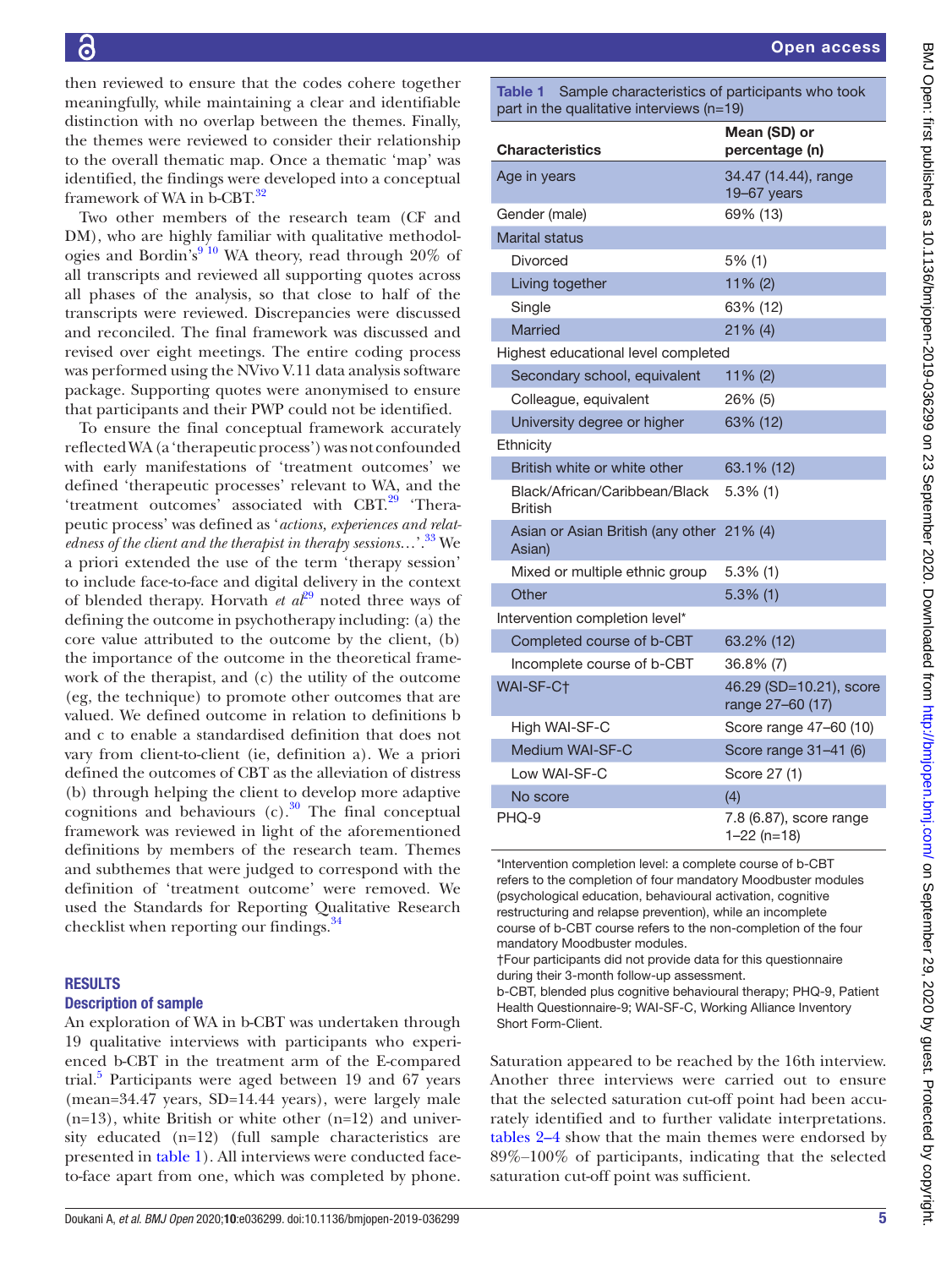### <span id="page-6-0"></span>Table 2 Theme 1, bond subtheme descriptions and supporting quotes

### Theme, percentage of sample endorsed (*n*) and description and the state of the Supporting quotes of the Supporting quotes

|  |  | <b>Suppor</b> |
|--|--|---------------|
|  |  |               |
|  |  |               |
|  |  |               |

*1.1 Feeling understood, 74% (14)* The PWP's ability to make the client feel understood. This requires the PWP to closely listen to the client, comprehend what is being said and demonstrate empathic awareness and insight into the client's concerns.

### *1.2 Genuineness, 32% (6)*

Theme 1: bond, 89%, (17)

The PWP's efforts to help the client, that are perceived as genuine and authentic, as opposed to procedural or routine.

### *1.3. Partnership, 74% (14)*

The ability of the client and PWP to achieve a working relationship that is akin to a friendship. Such a partnership is characterised by trust, empathy, feeling liked and feeling cared for.

*P12, high-range WAI-SF-C score:* "My therapist did make a real effort to try and get to know me, try to maybe get to know what made me tick and why I was feeling how I did, rather than just assuming this is what you need without … taking into account maybe what I as a person, personally needed".

*P9, low WAI-SF-C score:* "To be honest, I kind of felt like she (PWP) was very fake…Every time I'd say something there would be an, ahh, it just felt not genuine at all, that she was just saying it because she thought I felt down…"

*P12, high-range WAI-SF-C score:* "I feel like she, as I said earlier, took the time to get to know me and … what I was currently doing, so it did feel like she kind of knew me on an individual level, rather than just being the patient".

PWP, psychological well-being practitioner; WAI-SF-C, Working Alliance Inventory Short Form-Client.

### Conceptual framework of WA in b-CBT

A thematic analysis with a constant comparative method $32$ revealed multifaceted WA demands which show that the work of building WA in b-CBT involved a symbiotic effort by the PWP and the digital program, to actively engage the client to meaningful therapeutic activities and to promote self-discovery and commitment to the intervention. Such demands can be grouped into four overarching WA themes, (1) 'bond', (2) 'goals', (3) 'task' (in line with Bordin's<sup>[9 10](#page-12-5)</sup> WA theory categories)<sup>9 10</sup> and (4) 'usability heuristics' (a newly emerging theme) (see [figure](#page-9-0) 1 for a summary of the main themes and subthemes).

### *Theme 1: bond*

The 'bond' is defined as a set of mental healthcare provider (including both the PWP and computerised program) competencies that enable a working relationship to be established and maintained with a client. Participants unanimously reported that a human therapist was the most important facilitator for building the bond in a b-CBT context. This was because participants valued qualities of 'humanity' and 'responsiveness' attributed to a human therapist. Through a process in which participants appeared to compare and contrast the strengths of the digital program with the PWP, most participants questioned the 'meaningfulness' of interacting with a digital platform that was incapable of understanding or responding to a client's needs as demonstrated by the following quote:

an app is like a machine, it's not personal at all. I think it's good to have some element[s] of talking to a human about this kind of thing because I think you want reassurance as well, which you wouldn't get from an app and if you did it would just be responses built in. (P8, low-range WAI-SF-C)

Data from participant interviews revealed three broad PWP attributes considered to be important for the bond building process, namely the mental health providers' ability to effectively demonstrate their understanding of their client's struggles and needs (subtheme 1.1); convey that they are genuine in their endeavours towards the client (subtheme 1.2) and forge a working partnership founded on friendliness, feeling cared for, empathy and trust (subtheme 1.3) (see [table](#page-6-0) 2 for subtheme descriptions and supporting quotes). Some participants elaborated on these concepts further to unearth granular insights of what it means to be in the presence of a PWP. Visually observing a PWP's non-verbal cues was reported to be especially important for gauging abstract relational concepts such as empathic understanding (subtheme 1.1), and genuineness (subtheme 1.2). The recognition of positive non-verbal cues appeared to increase congruence between the PWP and the client (subtheme 1.3) throughout the course of therapy:

[During telephone therapy] he was like 'mm hm, go on…so how do you feel?' I can't see his face. I don't know what he was thinking. I can't feel him. But during face-to-face [sessions] I think when I talk about something I can notice, his or her like facial expression. I know he's listening …That make[s] me feel like talk[ing] more. (P14, WAI-SF-C score not available [WAI-SF-C scores are unavailable for participants who did not complete their online 3-month follow-up assessments on the E-compared trial])

### *Theme 2: goals*

'Goals' refers to the collaborative work between the PWP, the client and the digital program, to appropriately identify what the client hopes to achieve through therapy (68% of sample endorsed the 'goals' theme, n=13). While 'goals' emerged as a distinct factor, it also appears to be interrelated with the 'task', thereby playing a fundamental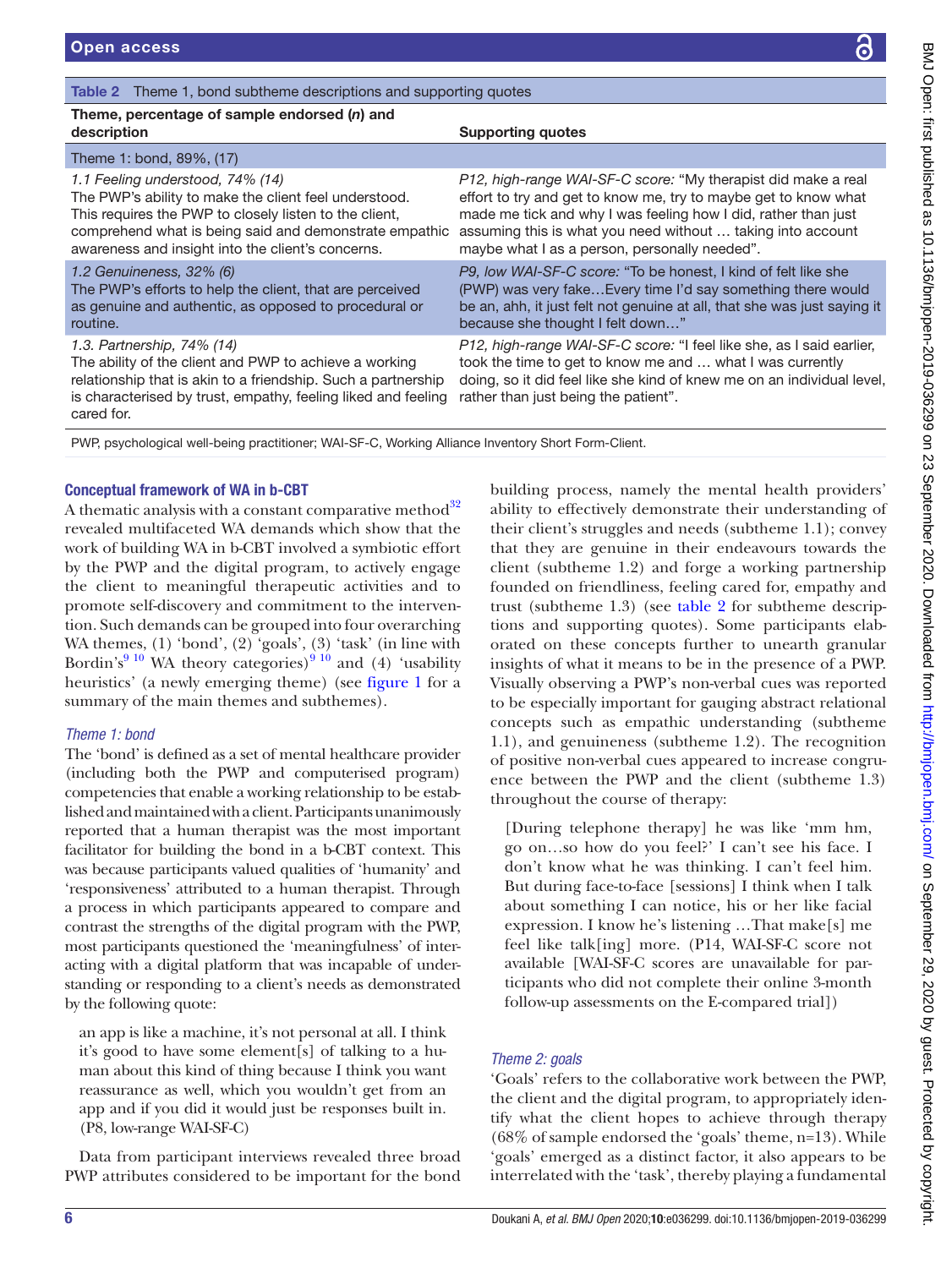### <span id="page-7-0"></span>Table 3 Theme 3, task subtheme descriptions and supporting quotes

### Theme, percentage of sample endorsed (*n*) and description and the state of the Supporting quotes of the Supporting quotes

| Theme 3: task 100%, (19)       |  |
|--------------------------------|--|
| Activity-based task, 100% (19) |  |

### *3.1. Personalisation, 95% (18)*

The level at which a client is able to tailor the therapeutic task to their individual needs. A nonpersonalised digital intervention was reported to negatively impact engagement. The *PWP* in blendedtherapy can play an important role in making a generic intervention (ie, computerised CBT) as more personalised.

### *3.2. Usefulness, 95% (18)*

A useful task was defined as one that promotes new learning, reflection and is effective in creating desired change in the client's life.

*P12, high-range WAI-SF-C Score:* "I think it's a bit more personalised, because I would say while the E-Compared is good, it is still, it is to an extent generic, because it can't kind of know every single person that's watching the video, so whereas the therapists can kind of get an idea of you, your story, your journey, what's maybe led you to kind of this maybe relapse, or for you to be feeling the way you are, and you can't maybe get that from a computer…Whereas if I'm hearing it from the person, I'm going to take a bit more notice, but then if I'm just hearing it from the computer, where it will say that to everyone watching the video".

*P4, medium-range WAI-S-C score:* "But like the modules themselves, feelings-wise they were often quite helpful for clarifying stuff. Like I usually came out the other end feeling better or more kind of composed…it would kind of shape how I was seeing things. So like if I, you know learnt about thought distortions, I'd kind of go in with that knowledge and be able to kind of talk about it…"

*P16, medium working alliance:* "I was finding it really hard to leave the house so that whole thought of going to therapy was quite difficult in the very beginning, so it did take me a couple of sessions to really start talking to (therapist) and opening up but because I had this online support I found it easier to open up to (therapist) so maybe instead of

you know, two sessions it would have taken four or five".

### *3.3. Complementary, 84% (16)*

The ability to experience complementary tasks in face-to-face therapy and on the digital platform as continuous and cohesive, as opposed to stilted and disjoint. Knowing what to expect from the respective components of blended therapy was reported to help the client optimise the benefits sought from different components of therapy.

Responsive support task, 100% (19)

### *3.4. Accountability, 79% (15)*

The availability of a figure of authority that the client can (positively) feel responsible towards, as a means of garnering motivation to work on therapeutic activities. For the process of accountability to positively impact the client's motivation, a PWP is required to demonstrate their knowledge of the client's progress and provide feedback accordingly.

### *3.5. Guidance, 89% (17)*

The provision of guidance and reassurance on the therapeutic tasks by a *PWP*. The PWP's intuition, expertise, interpretation and foresight is especially considered as helpful in addressing salient issues that would not have otherwise been communicated by the client.

### *3.6. Expression of feelings 100% (19)*

The client's expressed need to speak to another human being, in order to communicate issues that are pertinent to their treatment journey. In order for the client to optimally benefit, clients require the *PWP* to dedicate a sufficient amount of time for the activity. The amount of time required by each person appears to vary in relation to pretherapy expectations and symptom severity.

P19, medium-range WAI-S-C score: " *Well, to me, I saw it like homework, you've got to get it done otherwise you get into trouble, not that I would have got in trouble, but do you know what I mean, you're sort of motivated that way. And there is the other, the embarrassment of going in and saying 'oh yeah, I didn't do the modules' and then you feel really about that big and you know, someone's trying to help you and you haven't bothered to do your bit kind of thing. So that was a motivation in itself"*.

*P10, high-range WAI-SF-C score:* "When you speak to your therapist, obviously she's had a lot of different scenarios with a lot of different people, she's got the experience and the know-how, and then obviously how I'm looking at it thinking the module's really working like this, she then says, 'That's really brilliant, but to then add onto that and to support you, how about if you think about that?"

*P14, WAI-SF-C score unavailable:* "I think it's nice to have someone to talk to. It's kind of, I think it's important for me to express my feelings like in a private situation. Because sometimes I have, kind of I live with my partner but, you know, some(times), you can't talk to her".

PWP, psychological well-being practitioner; WAI-SF-C, Working Alliance Inventory Short Form-Client.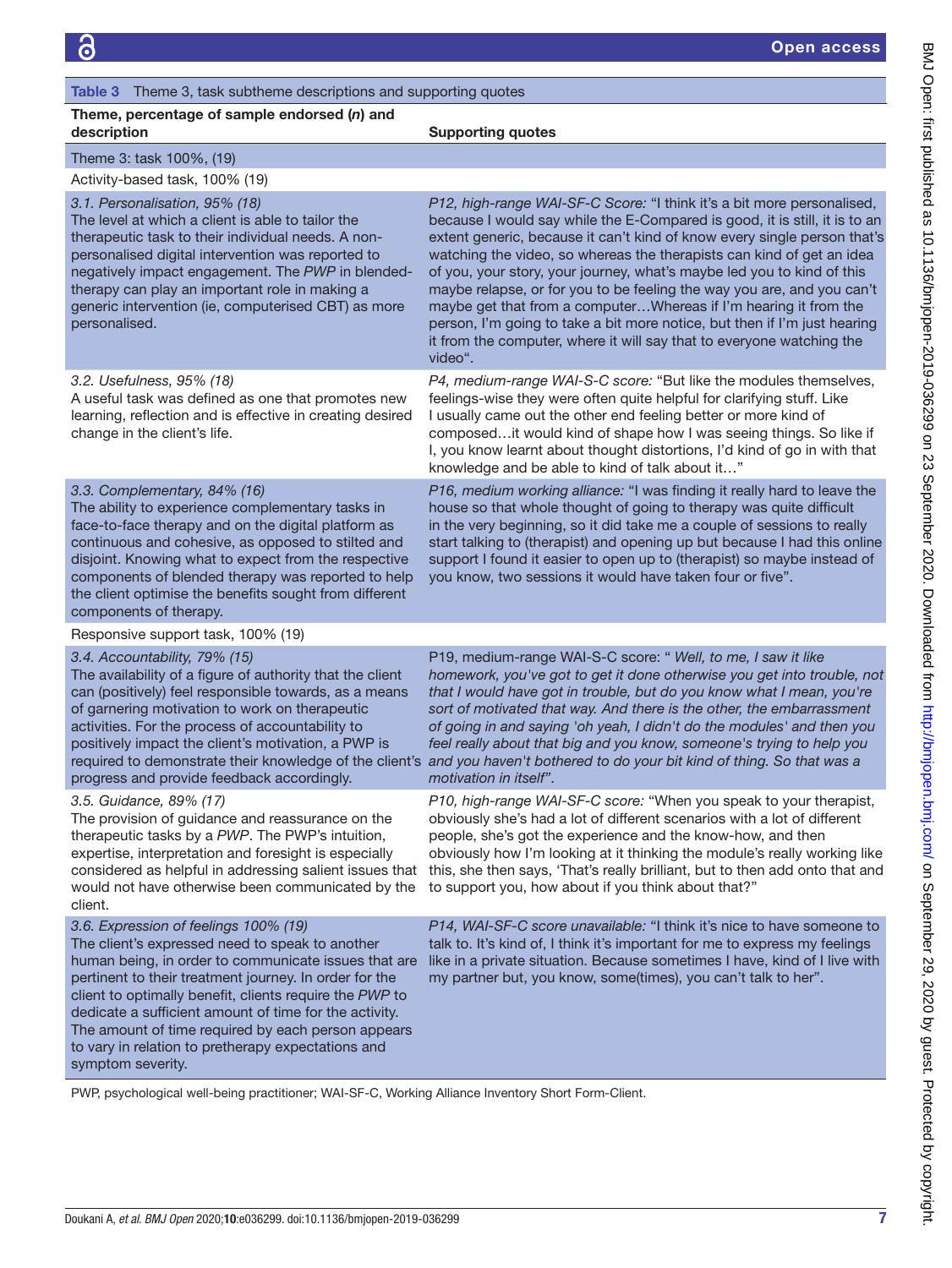### <span id="page-8-0"></span>Table 4 Theme 4, usability heuristics, subtheme descriptions and supporting quotes

| Theme, percentage of sample endorsed (n)<br>and description                                                                                                                                                                                                               | <b>Supporting quotes</b>                                                                                                                                                                                                                                                                                                                                                                                                                                                                                                                             |
|---------------------------------------------------------------------------------------------------------------------------------------------------------------------------------------------------------------------------------------------------------------------------|------------------------------------------------------------------------------------------------------------------------------------------------------------------------------------------------------------------------------------------------------------------------------------------------------------------------------------------------------------------------------------------------------------------------------------------------------------------------------------------------------------------------------------------------------|
| Theme 4: usability heuristics, 100% (19)                                                                                                                                                                                                                                  |                                                                                                                                                                                                                                                                                                                                                                                                                                                                                                                                                      |
| 4.1. Accessibility, 95% (18)<br>The ability of a client to access the<br>digital intervention at a time and place of<br>convenience. Higher accessibility provides<br>opportunities for the client to review and<br>reflect on what has been learnt at a deeper<br>level. | P10, high-range WAI-SF-C score: "Being on your own you know, in your own<br>time and in your own safe place, your blanket, whatever you call it just allowed<br>me personally just to open up and look at it, and then going from the start of the<br>process to the end,  thinking positively, looking at your behaviours, looking<br>at adding little things in and then the exercise at the end, rewarding yourself<br>for just achieving things what I felt at the time were trivial made everything<br>different".                              |
| 4.2. Interactivity, 63% (12)<br>An interactive digital program that is able<br>to react to the clients input, to produce<br>feedback. Interactive activities were<br>degree of accountability.                                                                            | P6, high working alliance: "One thing immediately comes to mind, it has to be a<br>bit more interactive I think. The client shall we say, as well I feel should be given<br>more feedback, the results, you know when you're scoring yourself on those,<br>what that's about you know, how do they interpret that score, when you're<br>perceived as more enjoyable, and promoted a putting your mood in on the smartphone, what's that about you know, who's<br>looking at that, who's interpreting that".                                          |
| 4.3. Ease of use, 63% (12)<br>The ease of use of the digital interface is<br>described as a well-functioning, intuitive,<br>to the therapeutic task.                                                                                                                      | P2, high-range WAI-SF-C score: "It was really nice, I thought it was really, well<br>very well presented I would say, and everything was just there, like for easy<br>viewing, so you didn't have to like go through like folders or like go deeper into<br>digital interface which enables optimal access the website, like it was just there, and you know, I could just easily click on what<br>I needed to do and just follow the instructions set out on the exercises".                                                                        |
| 4.4. Aesthetic appeal, 21% (4)<br>The appearance or appeal of the digital<br>interface is a factor that clients use to judge<br>the credibility of the digital intervention and<br>which could impact their engagement to the<br>therapeutic task.                        | P13, medium-range WAI-SF-C score: "Yeah, and actually it became quite a bit<br>of work just keeping up with the calendar, sort of, I found it a bit clunky, but<br>then I worked in I.T for sixteen years"                                                                                                                                                                                                                                                                                                                                           |
| 4.5. Self-directed, 79% (15)<br>The process of taking responsibility for one's<br>own behaviour and well-being, appears to<br>instil clients with a sense of independence<br>and control.                                                                                 | P3, medium-range WAI-SF-C score: "Other times it was good kind of to do a<br>time and also independence, kind of learning to do stuff without a therapist<br>there I quite liked that I could, I don't know for me because it, I suppose it<br>ties back into the independence thing, but because I was doing it on my own<br>I almost proved I could do it on my ownbecause I feel like sometimes with a<br>therapist you almost become like dependent on them or, it's like being taught<br>something, when you're like dependent on the teacher". |

WAI-SF-C, Working Alliance Inventory Short Form-Client.

role in framing activity-based tasks and maintaining the client's motivation to work towards creating change.

The goal setting actually was something that I spoke to [the PWP] quite a bit about in the session […] I was then like 'God well what are my goals? […] what, where am I exactly going? (P5, higher-range WAI-SF-C score)

### *Theme 3: task*

The 'task' refers to the careful selection and acceptability of the therapeutic activities prescribed to address the client's presenting symptoms ('activity-based task'), and the degree to which the support received by the healthcare provider on these activities is responsive ('responsive support').

The defining features of 'activity-based task' refers to the client's ability to work on tasks that are: personalised and acceptable for addressing the client's therapy goals (subtheme 3.1); useful in promoting new learning, insights and reflection (subtheme 3.2)

and are complimentary across both modes of delivery (subtheme 3.3). The defining features of 'responsive support' relate to the provider's (largely referring to the PWP's role) ability to appropriately respond to a range of clients' expressed and unexpressed needs to maintain accountability (subtheme 3.4); provide activity-based guidance (subtheme 3.5) and a safespace for clients to express their feelings and emotions (subtheme 3.6) (see [table](#page-7-0) 3 for subtheme descriptions, and supporting quotes).

The majority of participants noted the importance of experiencing the therapeutic activity as complementary across modes of delivery (subtheme 3.3). Some participants elaborated that an initial step to achieving an effective symbiotic delivery was to provide the client with an understanding of how the PWP and digital delivery contributed towards their treatment both distinctively and collectively.

Our findings also suggested that c-CBT appeared to positively impact the client-PWP WA, through increased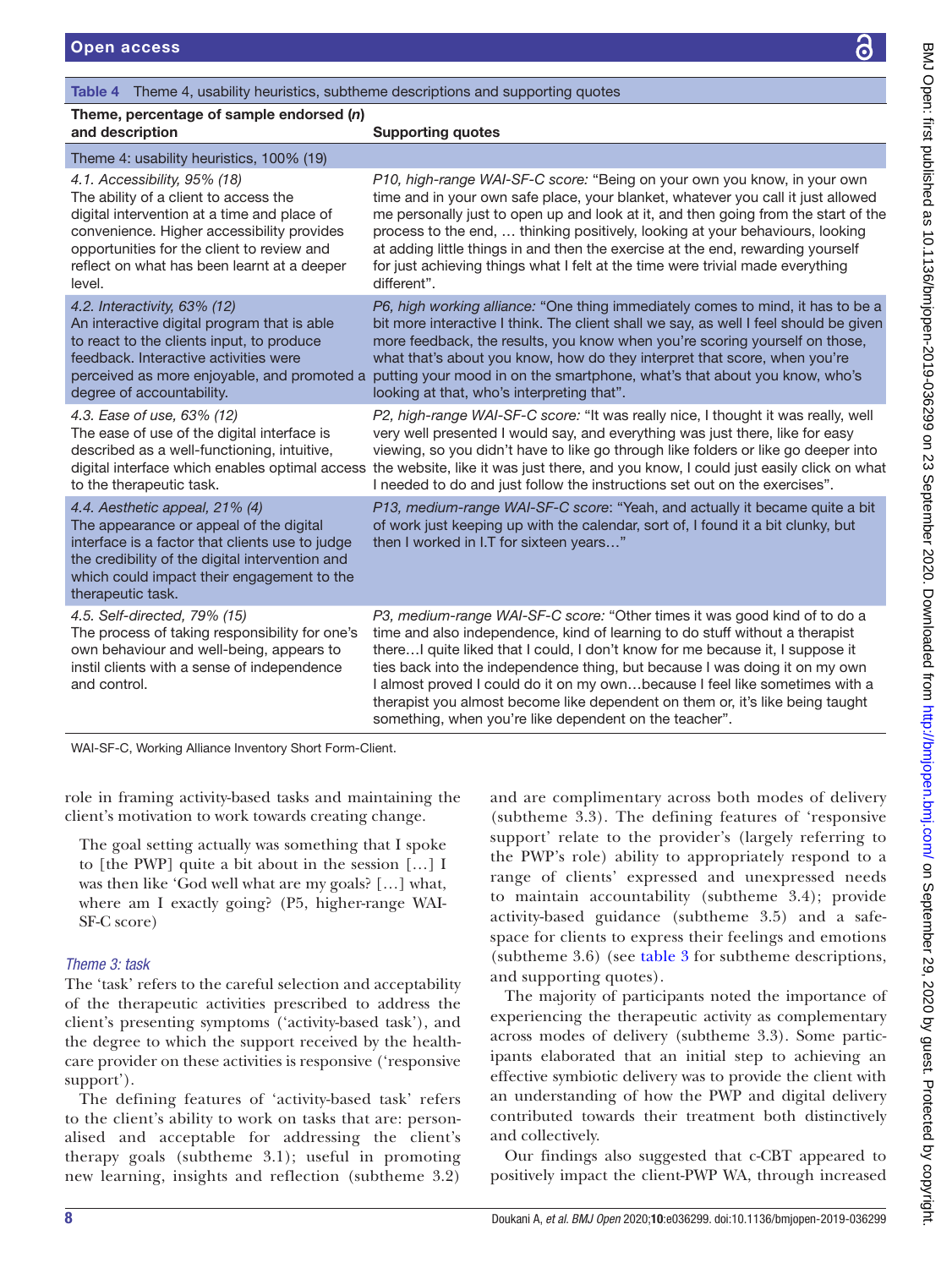

<span id="page-9-0"></span>Figure 1 Participant reported working alliance demands in a blended cognitive behavioural therapy intervention.

opportunities to reinforce what was learnt through the digital platform, with a PWP, and vice versa, for instance:

Well I think it gave you something to do over and above the face-to-face… having the modules to go through, it reinforces what you're talking about faceto-face and makes it easier to understand. It's, that repetition thing isn't it where you learn by repetition basically and that's how I saw it working. (P17, WAI-SF-C score not available)

### *Theme 4: usability heuristics*

The final alliance building theme identified is, 'usability heuristics', which refers to the process of predominantly using digital technologies to promote active engagement, self-discovery and autonomous problem solving in b-CBT. This category is a novel component to Bordin's<sup>910</sup> theory. Features that enable 'usability heuristics' include ubiquitous digital technologies that: increase access and immediacy to the therapeutic task (subtheme 4.1), appropriately respond to the client's input (subtheme 4.2), are easy to use (subtheme 4.3) have aesthetic appeal (subtheme 4.4) and promotes self-directed therapy (subtheme 4.5) (see [table](#page-8-0) 4 for subtheme descriptions and supporting quotes).

While PWP competencies emerged as the most important facilitator for building the alliance, almost all participants expressed that they preferred blended CBT to face-to-face alone. Some participants elaborated that their ability to access the intervention at a time and place of convenience (subthemes 4.1) further bolstered their engagement to therapeutic activities (theme 2). Participants who reported a high technological affinity suggested that the appearance (subtheme 4.4) and ease of use (subtheme 4.3) of the interface impacted their perceptions of the digital program's credibility and therefore, their desire to engage in treatment activities.

Almost all participants reported that the digital program provided them with the tools to initiate treatment independently (subtheme 4.5), with some participants noting that they continued to use the digital program as a means of maintaining therapeutic gains once their therapy course had ended. Here, autonomous completion of the therapeutic task was described as a secure-base that allowed clients to progressively explore self-directed therapy:

it kind of reminds me of Winnicott and the Secure Base in Attachment theory in psychology, that you know, children become securely attached if they have a secure base in terms of the home and the parents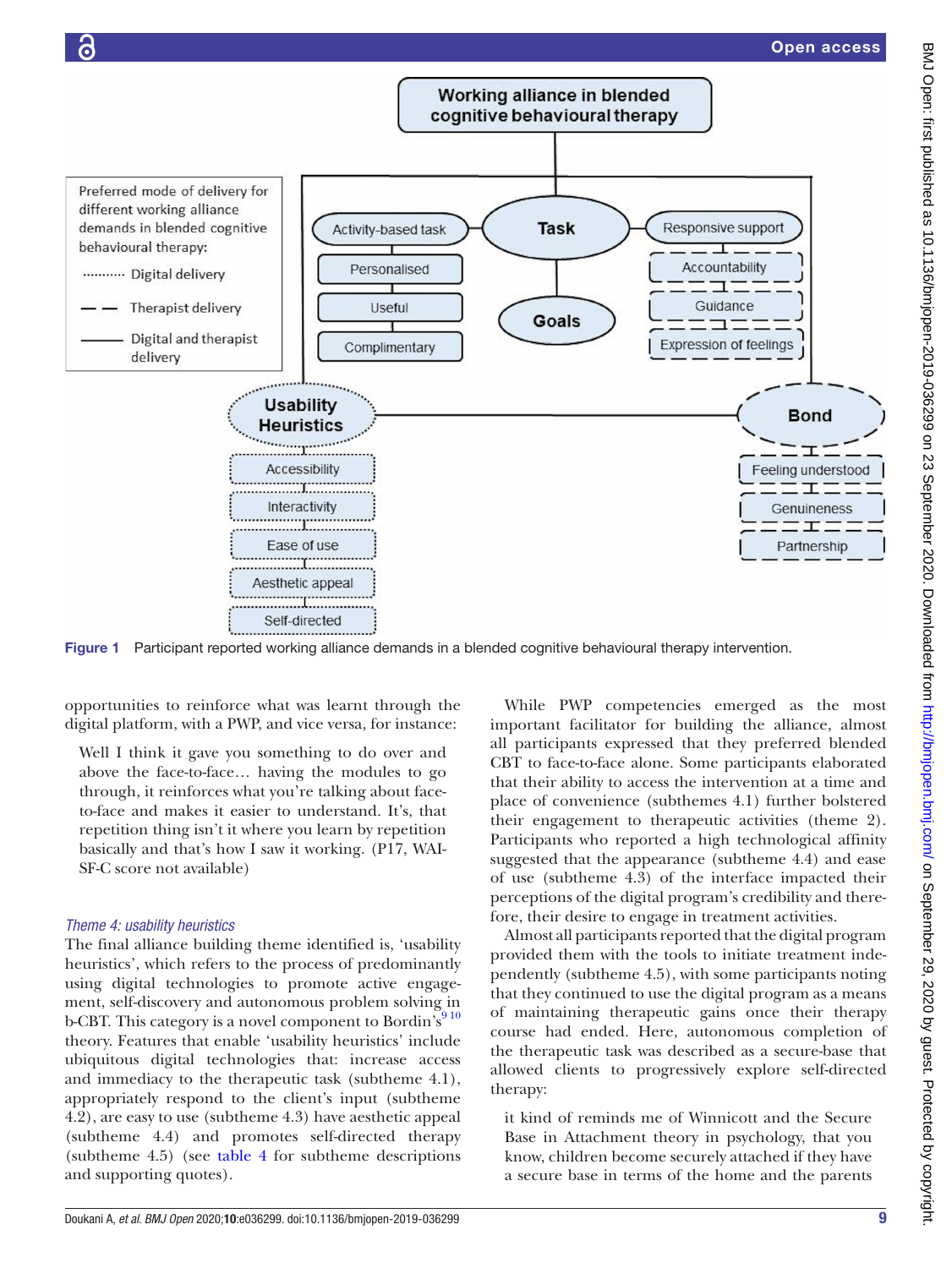that they can come back to, so they can go off and explore the world confidently in the knowledge that they can come back to security, and that, that helps them to develop—and it's kind of like that, I feel, with having that Moodbuster resource (digital program) there, that you can keep coming back to it … there is a lot in there and you can keep going back and it's a sort of source of strength really. (P10, higher-range WAI-SF-C score)

Participants suggested that the blended approach prepared the client to engage in autonomous self-directed therapy, through a process of supervised autonomy.

### **DISCUSSION**

### Statement of principal findings

The results of the study present a preliminary conceptual framework of WA in b-CBT. It can be seen that Bordin's $910$ 'bond', 'goals' and 'task' appear to be relevant in b-CBT, however the priorities of WA demands have shifted to meet the client needs within a blended format. Moreover, an entirely new category 'usability heuristics', emerged as a novel means of promoting WA through a process of self-directed discovery and autonomous problem solving. Participants also explained that different WA demands were met by the PWP (eg, client-provider bond, responsive support) and the digital program (eg, upholding goals, task and promoting usability heuristics).

### Strengths and limitations of the study

To our knowledge, this study is the first to provide an account of WA in b-CBT, and insights into how different delivery roles within a blended format are used to meet different WA demands. This is especially important given that digital technologies are increasingly being used to treat mental health conditions,<sup>[4](#page-12-2)</sup> and that WA plays an important role in promoting positive therapeutic change.[12](#page-12-8) The design of our study had two key strengths. First, we used the most comprehensive and commonly used theory of the alliance  $.^{35}$  Second, involving patient involvement enabled the project to be grounded on the needs and interests of people who have experienced mental health conditions and service-use, thereby enhancing the application of our findings. $23$  There are also several limitations to be noted. Our study does not include the PWP's perspective, which may have provided additional insights on WA in b-CBT,<sup>18</sup> however, this will be explored in a separate paper. Our sample was limited to 19 individuals with a primary diagnosis of mild-to-moderate depression and who mostly reported moderate-to-high WA, were largely male, British white or white other and university educated. This thereby limits the representativeness of people seeking treatment in the  $UK^{36}$  and restricts the generalisability of our findings. Exposure to only one type of digital program, may have influenced participant's experience of WA. For instance, a computerised platform that does not work adequately might

generate more data on the importance of 'ease of use' than one that does. Some of these issues were pre-empted ahead of the study. Efforts were made to strengthen the conceptual framework in two ways. First, emerging participant data were guided by key literature on the alliance and patient involvement input. Second, our qualitative data analysis avoided the use of surface-level themes, such as specific technological design. Instead, latent thematic analysis was used to unearth underlying psychological processes[.32](#page-13-10)

### Strengths and weaknesses in relation to other studies, discussing important differences in results

Participants reported that, while it was essential for therapeutic activities to be complimentary between modes of delivery, they also suggested that modes of delivery can uniquely meet different WA needs. For instance, participants unanimously fed back that the PWP played an essential role in establishing the 'bond'. The importance of the practitioner's role in supporting digital interventions is well documented in the literature.<sup>6</sup> A 2018 study evaluating the relationship between the client, the human provider and their c-CBT program found that participants rated their overall treatment approach higher when they experienced c-CBT that was guided by a human provider compared with c-CBT that was unguided.[7](#page-12-4) Another study evaluating the expectations of clients and practitioners in a c-CBT intervention for depression found that personalised interactions with a therapist were key for engagement. $37$  When attempts were made to unpack the importance of the therapist's role, participants suggested that the PWP's physical presence facilitated the PWP's propensity to convey important features of the bond (subthemes 1.1–1.3) through verbal and non-verbal communication. This aligns with early psychotherapy research by Karl Rogers,<sup>[38](#page-13-16)</sup> who proposed that a therapist's ability to display active listening (empathic understanding, unconditional positive regard and congruent behaviour) was important for positively changing the impressions of the client's perceived negative experiences. Neuroscientific research evaluating the impact of active listening, suggested that the participant's recognition of active listening behaviour in another, can positively change the appraisal of an emotional episode and increased positive impressions of the active-listener.<sup>[39](#page-13-17)</sup> These findings appear to be unique to human-to-human interactions. One study assessing the therapeutic alliance in a digital mental health mobile application for psychosis found that the anthropomorphizing of digital devices was not accepted by clients or mental health practitioners.<sup>[20](#page-12-15)</sup> Given that little gains have been made to effectively deploy emotional artificial intelligence, a tool that is required for the effective biomimicry of human beings in the digital space,<sup>[40](#page-13-18)</sup> the exclusion or non-effective deployment of a human provider in digital psychological interventions may therefore compromise the quality of WA.

On the other hand, participants reported that while the PWP was essential for the effective delivery of CBT, they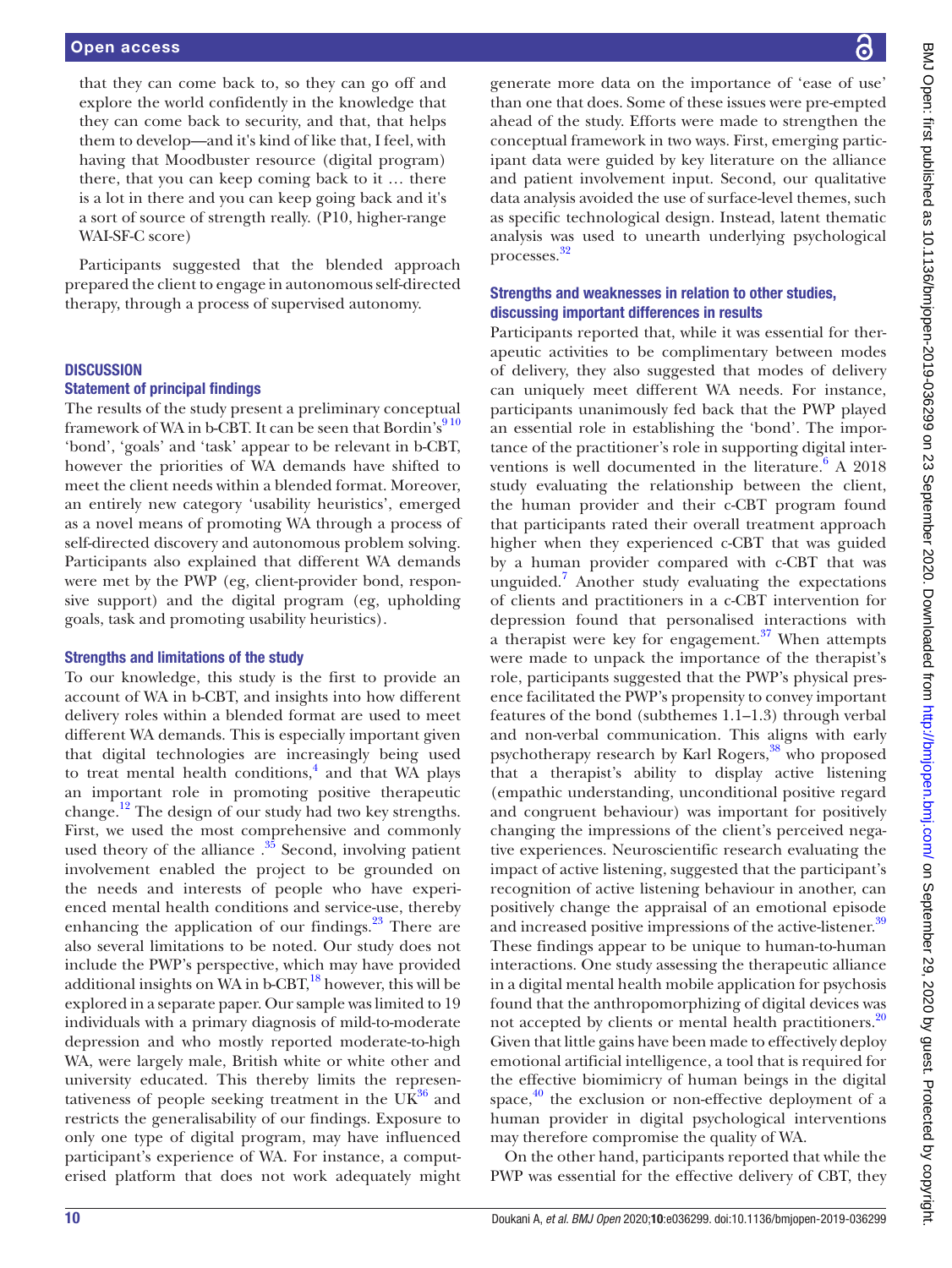preferred blended delivery compared with PWP delivery alone. Almost all participants reported WA benefits, in the form of engagement through desired opportunities to engage in self-directed therapy (ie, 'usability heuristics'). Our findings are echoed in the digital mental health userexperience and the alliance literature, which indicate that digital psychotherapy can enhance the client's perceived control, autonomy and feelings of empowerment, when sufficient human support is provided.<sup>20 41</sup> The findings of our study suggest that the impact of digital delivery cannot be removed from the formation of the WA. For example, a digital program that was perceived as noninteractive appeared to limit engagement with 'activitybased task'. Given that the program plays an important role in delivering and engaging the client to 'activity-based task', we argue that the inclusion of program factors that uphold existing alliance structures should therefore be accounted for in the WA framework. Our findings align with Bordin's $9^{10}$  conceptualisation of WA, in which he proposed that the therapeutic tool cannot be disentangled from the means in which the alliance is built. This therefore suggests that the client-program WA may have an impact on the client-PWP WA, and vice-versa, contrary to research suggesting that the contribution of a digital program to WA is independent and additive.<sup>7</sup>

The 'task' appears to play a central role in b-CBT, as initially theorised by Bordin. $910$  Our findings address Bordin's<sup>10</sup> call to distinguish between the task that is in service of 'building WA' (responsive support) and the task in the service of 'change' (activity-based task). While many of the 'task' subthemes appear to be novel to Bordin's<sup>9 10</sup> theory, with the exception of complementary tasks (subtheme 3.3), all other 'task' subthemes are in fact implicit in his broad conceptualisation. The integration of technology in psychotherapy has prompted a re-evaluation of the demands placed on WA by a blended psychotherapeutic format. For example, the concept of accountability is implicit and forms one of many appendages associated with the PWP's role in building and maintaining WA. However, this concept has been propelled to the forefront as an essential ingredient for maintaining the alliance in b-CBT, in line with the 'supportive accountability' model for e-health proposed by Mohr *et al*. [42](#page-13-19)

While 'bond', 'goal', 'task' and 'usability heuristic' emerged as distinct themes, the 'goals' theme appears to be interlinked with 'task'. The data from the qualitative interviews indicated that the 'goals' theme was grounded in goal-setting activities. This however diverges from Bordin's<sup>[9 10](#page-12-5)</sup> description of the 'goals', which appears to move further, to address the PWP's efforts to unearth the core struggles that have bought the client to psychotherapy in great detail.<sup>10</sup> One possible reason for our findings may be explained by the time-lag between the assessment and the first therapy session, which may have led participants to only focus on their course of b-CBT and not the proceeding assessment where more in-depth explorations of the client's struggles and goals *may* have taken place. On the other hand, our study is not the first

Box 1 Top 10 research priorities for digital technology in mental healthcare, identified by the priority setting partnerships<sup>7</sup>

<span id="page-11-0"></span>Q1. What are the benefits and risks of delivering mental healthcare through technology instead of face-to-face and what impact does the removal of face-to-face human interaction have?

Q3. How can treatment outcomes be maximised by combining existing treatment options (medication, psychological therapies, etc) with digital mental health interventions.

Q8. Can the common elements of therapy (eg, empathy, gestures, nonverbal cues) that come from person-to-person interactions be maintained with digital technology interventions?

to question the operational distinctiveness of 'goals' and 'task'. The psychometric evaluation of the Working Alliance Inventory (based on Bordin's $910$  WA) suggested that these concepts were highly interrelated, $29$  while a more recent psychometric evaluation found that goals and task did not emerge as distinct factors.<sup>[43](#page-13-20)</sup>

### Meaning of the study: possible explanations and implications for clinicians and policymakers

Our findings address, at least in part, 3 of the 10 clinical and research priorities of digital technology in mental healthcare identified by people with lived experience of mental health conditions, carers and health and social care practitioners (see [box](#page-11-0) 1). <sup>[8](#page-12-16)</sup> WA, a common element of psychotherapy appears to be both relevant and important in a b-CBT intervention for depression. Human delivery was reported as central to the maintenance of empathy, gestures and non-verbal cues, in which the PWP's role in b-CBT may be especially helpful in establishing the bond, and developing and maintaining the client's engagement through responsive support (Q8). Participants noted that both modes of delivery collaboratively contributed to the building of the alliance through distinctive pathways. While human support is perceived as 'responsive' and 'meaningful', digital delivery appears to promote autonomy and self-directed discovery (eg, accessibility and self-directed) which may be important for maintaining WA across 'goal' and 'task' activities (eg, ease of use, interactivity of digital program and aesthetic appeal). Our findings suggest that the removal of human support, may increase the risk of therapeutic ruptures and disengagement (Q1 and Q3). The findings of our study can be used to promote WA in technological design and clinical practice, thereby promoting engagement to b-CBT interventions for depression, and guiding the effective deployment of PWP and digital program resources.

### Unanswered questions and future research

We propose four directions for future research. First, while our findings outline WA demands in b-CBT, it is unknown if fulfilling such demands will lead to positive clinical change. Future research should aim to investigate if self-reported WA as defined by our conceptual framework, predicts psychotherapy outcome. Second, WA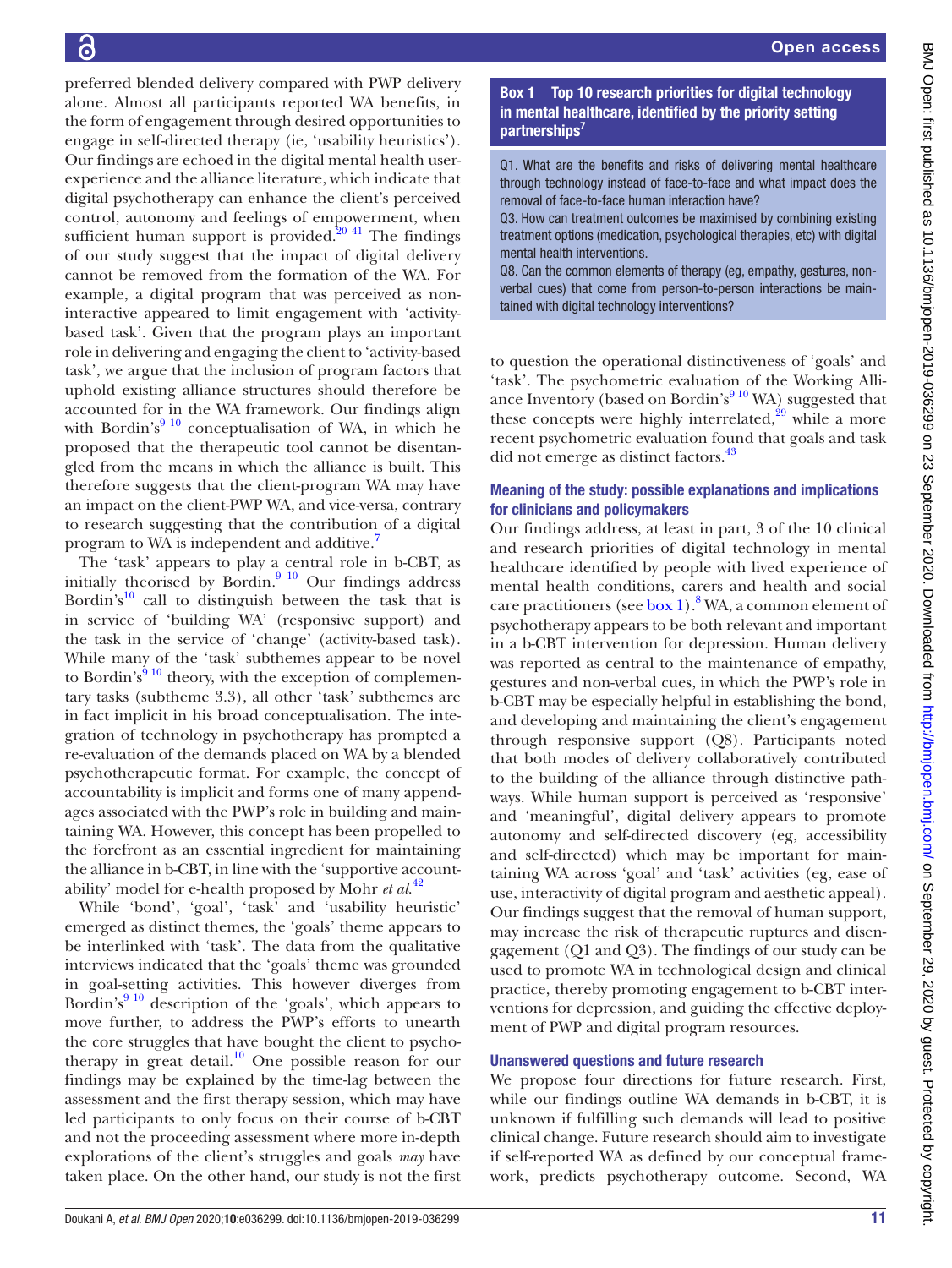### Open access

should be further explored across different computerised programs, clinical groups, higher-intensity interventions and other digital technologies (eg, virtual experiences, gamification and text-based interventions) intended for use within a blended format, especially in relation to understanding how the demands of different digital technologies shape 'usability heuristics'. Third, our findings can be used to inform the design of behavioural intervention technology theories, as a means of enhancing engagement and adherence to digital components of blended interventions for mental health conditions. Fourth, given that digital technologies hold significant potential for bridging the gap in mental healthcare in low-resource settings,<sup>44</sup> future research should examine WA in digital mental health interventions in non-Western cultures and settings.

### Author affiliations

<sup>1</sup> Faculty of Epidemiology and Population Health, London School of Hygiene and Tropical Medicine, London, UK

<sup>2</sup>School of Psychology, University of Sussex, Brighton, UK

<sup>3</sup> Health Service and Population Research Department, King's College London, London, UK

4 Department of Psychiatry, Oxford University, Oxford, UK

<sup>5</sup>Health Services Research and Policy, London School of Hygiene and Tropical Medicine, London, UK

### Twitter Asmae Doukani [@asmae.doukani](https://twitter.com/asmae.doukani)

Acknowledgements The authors would like to thank the E-compared trial for supporting the study and the 11 patient advisors whose input shaped the methodology of the project, including Abé Chekh-Dove El-Ghassani, Michael Clarke, Paul H Ware, Dr Sarah Markham and Tibby Stodel. The authors would like to thank Dr Thomas Kabir from the McPin Foundation for his guidance on involving patient advisors, Dr Nicki Thorogood who provided guidance on the participant qualitative interviews methodology and to Shumaila Usmani who helped facilitate and transcribe the patient involvement focus group interviews.

Contributors AD developed the concept of the work. Patient involvement shaped the focus of the research. AD led all aspects of patient involvement. AC-P and SS assisted with the patient involvement focus groups. The design and analysis of the patient involvement focus groups was contributed to by SS, JM-M, CF and RA. AD, CF and SS significantly contributed to the design of the qualitative participant interview. AD led all aspects of data collection, analysis and interpretation. CF and DM analysed a portion of the data independently. The iterative development of the conceptual framework was led by AD, overseen by DM and RK and contributed to by CF, RA, and AC-P. AD prepared all iterations of the manuscript, with significant contributions from RK, CF, DM, RA, JM-M, SS and AC-P.

Funding This work was supported by the E-compared trial, which was funded by the European Commission's Seventh Framework Programme (Health), grant agreement number 603098. JM-M is supported by the Wellcome Trust Grant (104908/Z/14/Z).

### Competing interests None declared

Patient consent for publication Not required.

Ethics approval The project was approved by the Health Research Authority's Ethics Committee on 17 April 2015 (REC reference: 15/LO/0511) and the London School of Hygiene and Tropical Medicine Research Ethics Committee on 9 June 2015 (Ethics Ref: 9409).

Provenance and peer review Not commissioned; externally peer reviewed.

Data availability statement Data are available on reasonable request.

Open access This is an open access article distributed in accordance with the Creative Commons Attribution Non Commercial (CC BY-NC 4.0) license, which permits others to distribute, remix, adapt, build upon this work noncommercially, and license their derivative works on different terms, provided the original work is properly cited, appropriate credit is given, any changes made

indicated, and the use is non-commercial. See: [http://creativecommons.org/](http://creativecommons.org/licenses/by-nc/4.0/) [licenses/by-nc/4.0/](http://creativecommons.org/licenses/by-nc/4.0/).

### ORCID iDs

Asmae Doukani<http://orcid.org/0000-0001-8629-2953> Jesús Montero-Marin<http://orcid.org/0000-0001-5677-1662> Sarah Smith<http://orcid.org/0000-0002-2013-6963>

### **REFERENCES**

- <span id="page-12-0"></span>1 OECD/EU. *Health at a glance: Europe 2018: state of health in the EU cycle*. Paris: OECD Publishing, 2018. [https://doi.org/10.1787/health\\_](https://doi.org/10.1787/health_glance_eur-2018-en%0Ahttps://www.oecd-ilibrary.org/social-issues-migration-health/health-at-a-glance-europe-2018_health_glance_eur-2018-en) [glance\\_eur-2018-en%0Ahttps://www.oecd-ilibrary.org/social-issues](https://doi.org/10.1787/health_glance_eur-2018-en%0Ahttps://www.oecd-ilibrary.org/social-issues-migration-health/health-at-a-glance-europe-2018_health_glance_eur-2018-en)[migration-health/health-at-a-glance-europe-2018\\_health\\_glance\\_](https://doi.org/10.1787/health_glance_eur-2018-en%0Ahttps://www.oecd-ilibrary.org/social-issues-migration-health/health-at-a-glance-europe-2018_health_glance_eur-2018-en) [eur-2018-en](https://doi.org/10.1787/health_glance_eur-2018-en%0Ahttps://www.oecd-ilibrary.org/social-issues-migration-health/health-at-a-glance-europe-2018_health_glance_eur-2018-en)
- <span id="page-12-1"></span>2 WHO. *Mental health: new understanding, new hope [online]*. Geneva: World Health Organization, 2001.<https://www.who.int/whr/2001/en/>
- 3 WHO. *Services and deinstitutionalization [online]*. World Health Organization, 2019. [http://www.euro.who.int/en/health-topics/](http://www.euro.who.int/en/health-topics/noncommunicable-diseases/mental-health/priority-areas/services-and-deinstitutionalization) [noncommunicable-diseases/mental-health/priority-areas/services](http://www.euro.who.int/en/health-topics/noncommunicable-diseases/mental-health/priority-areas/services-and-deinstitutionalization)[and-deinstitutionalization](http://www.euro.who.int/en/health-topics/noncommunicable-diseases/mental-health/priority-areas/services-and-deinstitutionalization)
- <span id="page-12-2"></span>4 Fairburn CG, Patel V. The impact of digital technology on psychological treatments and their dissemination. *[Behav Res Ther](http://dx.doi.org/10.1016/j.brat.2016.08.012)* 2017;88:25
- <span id="page-12-14"></span>5 Kleiboer A, Smit J, Bosmans J, *et al*. European comparative effectiveness research on blended depression treatment versus treatment-as-usual (E-COMPARED): study protocol for a randomized controlled, non-inferiority trial in eight European countries. *[Trials](http://dx.doi.org/10.1186/s13063-016-1511-1)* 2016;17:387.
- <span id="page-12-3"></span>6 van Ballegooijen W, Cuijpers P, van Straten A, *et al*. Adherence to Internet-based and face-to-face cognitive behavioural therapy for depression: a meta-analysis. *[PLoS One](http://dx.doi.org/10.1371/journal.pone.0100674)* 2014;9:e100674.
- <span id="page-12-4"></span>7 Cavanagh K, Herbeck Belnap B, Rothenberger SD, *et al*. My care manager, my computer therapy and me: the relationship triangle in computerized cognitive behavioural therapy. *[Internet Interv](http://dx.doi.org/10.1016/j.invent.2017.10.005)* 2018;11:11–19.
- <span id="page-12-16"></span>8 Hollis C, Sampson S, Simons L, *et al*. Identifying research priorities for digital technology in mental health care: results of the James Lind alliance priority setting partnership. *[Lancet Psychiatry](http://dx.doi.org/10.1016/S2215-0366(18)30296-7)* 2018;5:845–54.
- <span id="page-12-5"></span>9 Bordin ES. The generalizability of the psychoanalytic concept of the working alliance. *[Psychother Res Practice](http://dx.doi.org/10.1037/h0085885)* 1979;16:252–60.
- <span id="page-12-6"></span>10 Bordin ES. Theory and research on the theraputic working alliance: New directions. In: Horvath AO, Greenberg Leslie S, eds. *The working alliance: theory, research, and practice*. New York: John Wiley & Sons, 1994: 13–37.
- <span id="page-12-7"></span>11 Lambert MJ. Psychotherapy outcome research: implications for integrative and eclectic therapists. In: Norcross JC, Goldfried MR, eds. *Handbook of psychotherapy intergration*. 1st edn. New York: Basic Books, 1992.
- <span id="page-12-8"></span>12 Norcross JC, Lambert MJ. Psychotherapy relationships that work II. *[Psychotherapy](http://dx.doi.org/10.1037/a0022180)* 2010;48:4–8.
- <span id="page-12-9"></span>13 Cameron SK, Rodgers J, Dagnan D. The relationship between the therapeutic alliance and clinical outcomes in cognitive behaviour therapy for adults with depression: a meta-analytic review. *[Clin](http://dx.doi.org/10.1002/cpp.2180)  [Psychol Psychother](http://dx.doi.org/10.1002/cpp.2180)* 2018;25:446–56.
- <span id="page-12-10"></span>14 Sucala M, Schnur JB, Constantino MJ, *et al*. The therapeutic relationship in e-therapy for mental health: a systematic review. *[J](http://dx.doi.org/10.2196/jmir.2084)  [Med Internet Res](http://dx.doi.org/10.2196/jmir.2084)* 2012;14:e110.
- 15 Vernmark K, Hesser H, Topooco N, *et al*. Working alliance as a predictor of change in depression during blended cognitive behaviour therapy. *[Cogn Behav Ther](http://dx.doi.org/10.1080/16506073.2018.1533577)* 2019;48:299
- 16 Kooistra L, Ruwaard J, Wiersma J, *et al*. Working alliance in blended versus face-to-face cognitive behavioral treatment for patients with depression in specialized mental health care. *[J Clin Med](http://dx.doi.org/10.3390/jcm9020347)* 2020;9:347.
- <span id="page-12-11"></span>17 Pihlaja S, Stenberg J-H, Joutsenniemi K, *et al*. Therapeutic alliance in guided internet therapy programs for depression and anxiety disorders - a systematic review. *[Internet Interv](http://dx.doi.org/10.1016/j.invent.2017.11.005)* 2018;11:1–10.
- <span id="page-12-12"></span>18 Berger T. The therapeutic alliance in Internet interventions: a narrative review and suggestions for future research. *[Psychother Res](http://dx.doi.org/10.1080/10503307.2015.1119908)* 2017;27:511–24.
- <span id="page-12-13"></span>19 Barazzone N, Cavanagh K, Richards DA. Computerized cognitive behavioural therapy and the therapeutic alliance: a qualitative enquiry. *[Br J Clin Psychol](http://dx.doi.org/10.1111/j.2044-8260.2012.02035.x)* 2012;51:396–417.
- <span id="page-12-15"></span>20 Berry K, Salter A, Morris R, *et al*. Assessing therapeutic alliance in the context of mHealth interventions for mental health problems: development of the mobile Agnew relationship measure (mARM) questionnaire. *[J Med Internet Res](http://dx.doi.org/10.2196/jmir.8252)* 2018;20:e90.